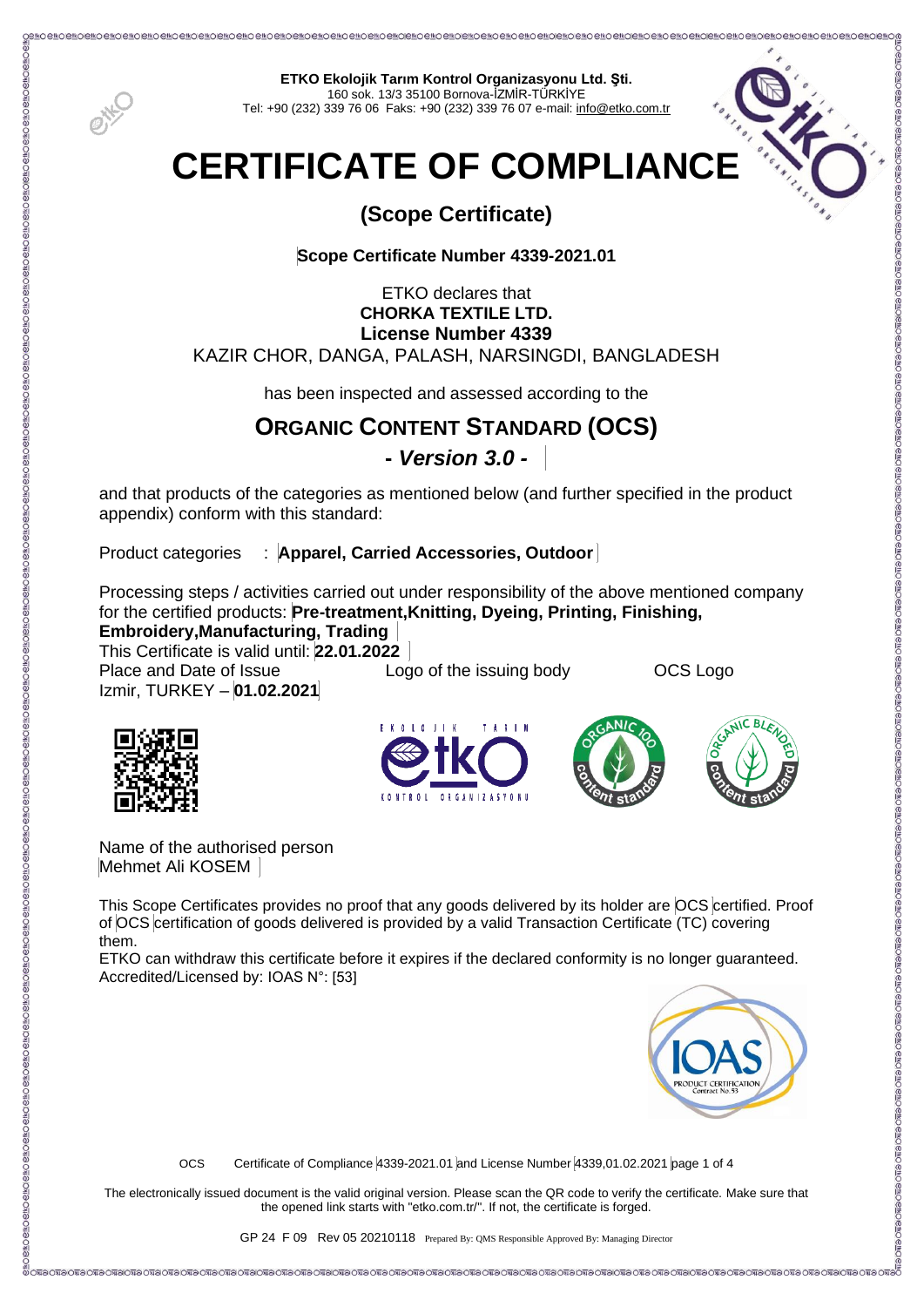#### **ETKO Ekolojik Tarım Kontrol Organizasyonu Ltd. Şti.**

160 sok. 13/3 35100 Bornova-İZMİR-TÜRKİYE Tel: +90 (232) 339 76 06 Faks: +90 (232) 339 76 07 e-mail[: info@etko.com.tr](mailto:info@etko.org)



#### CHORKA TEXTILE LTD.

#### Organic Content Standard (OCS) Products Annex to certificate no. 4339-2021.01 In specific the certificate covers the following products:

| <b>Product</b><br>Category     | <b>Product Details</b>                                                                                                                                               | <b>Material and Material</b><br>composition                                                                                                                                             | Label<br>grade |
|--------------------------------|----------------------------------------------------------------------------------------------------------------------------------------------------------------------|-----------------------------------------------------------------------------------------------------------------------------------------------------------------------------------------|----------------|
| Men's<br>Apparel(PC0001)       | Overcoats(PD0001)/ Suits(PD0002)/Pants(PD0003)/<br>Sweaters(PD0004)/Shirts(PD0005)/Sleepwear(PD0006)/<br>T-Shirts(PD0007)/Sportswear(PD0008)/<br>Workwear(PD0010)    | 95-100% Organic Cotton(RM0104)+<br>0-5% Elastane(RM0160) / Viscose<br>(RM0238)/Modal(RM0230)/Recycled<br>Polyester(RM0187)/Lyocell(RM0226)/Metallic<br>Fibers(RM0254)/Polyester(RM0186) | <b>OCS 100</b> |
| Women's<br>Apparel(PC0002)     | Overcoats(PD0001)/ Suits(PD0002)/<br>Sweaters(PD0004)/Shirts(PD0005)/Sleepwear(PD0006)/<br>T-Shirts(PD0007)/Sportswear(PD0008)/ Workwear<br>(PD0010)/Dresses(PD0011) | 95-100% Organic Cotton(RM0104)+<br>0-5% Elastane(RM0160) / Viscose<br>(RM0238)/Modal(RM0230)/Recycled<br>Polyester(RM0187)/Lyocell(RM0226)/Metallic<br>Fibers(RM0254)/Polyester(RM0186) | <b>OCS 100</b> |
| Children's Apparel<br>(PC0004) | Overcoats(PD0001)/ Suits(PD0002)/<br>Sweaters(PD0004)/Shirts(PD0005)/Sleepwear(PD0006)/<br>T-Shirts(PD0007)/Sportswear(PD0008)/ Workwear<br>(PD0010)/Dresses(PD0011) | 95-100% Organic Cotton(RM0104)+<br>0-5% Elastane(RM0160) / Viscose<br>(RM0238)/Modal(RM0230)/Recycled<br>Polyester(RM0187)/Lyocell(RM0226)/Metallic<br>Fibers(RM0254)/Polyester(RM0186) | <b>OCS 100</b> |
| Babies' Apparel<br>(PC0003)    | Babies' Clothing(PD0013)<br>Babies' Accessories(PD0014)                                                                                                              | 95-100% Organic Cotton(RM0104)+<br>0-5% Elastane(RM0160) / Viscose<br>(RM0238)/Modal(RM0230)/Recycled<br>Polyester(RM0187)/Lyocell(RM0226)/Metallic<br>Fibers(RM0254)/Polyester(RM0186) | <b>OCS 100</b> |
| Carried<br>Accessories(PC0011) | Bags(PD0024)                                                                                                                                                         | 95-100% Organic Cotton(RM0104)+<br>0-5% Elastane(RM0160) / Viscose<br>(RM0238)/Modal(RM0230)/Recycled<br>Polyester(RM0187)/Lyocell(RM0226)/Metallic<br>Fibers(RM0254)/Polyester(RM0186) | <b>OCS 100</b> |
| Worn<br>Accessories(PC0012)    | Gloves(PD0026)/Neckties(PD0027)/<br>Scarves(PD0028)/Handkerchiefs(PD0029)/<br>Hats(PD0030)                                                                           | 95-100% Organic Cotton(RM0104)+<br>0-5% Elastane(RM0160) / Viscose<br>(RM0238)/Modal(RM0230)/Recycled<br>Polyester(RM0187)/Lyocell(RM0226)/Metallic<br>Fibers(RM0254)/Polyester(RM0186) | <b>OCS 100</b> |
| Outdoor (PC0018)               | Sleeping Bags(PD0044)                                                                                                                                                | 95-100% Organic Cotton(RM0104)+<br>0-5% Elastane(RM0160) / Viscose<br>(RM0238)/Modal(RM0230)/Recycled<br>Polyester(RM0187)/Lyocell(RM0226)/Metallic<br>Fibers(RM0254)/Polyester(RM0186) | <b>OCS 100</b> |

Place and Date of Issue Logo of the issuing body CCS Logo Izmir, TURKEY – 01.02.2021



Name of the authorised person

Mehmet Ali KOSEM









OCS Certificate of Compliance 4339-2021.01 and License Number 4339,01.02.2021 page 2 of 4

The electronically issued document is the valid original version. Please scan the QR code to verify the certificate. Make sure that the opened link starts with "etko.com.tr/". If not, the certificate is forged.

GP 24 F 09 Rev 05 20210118 Prepared By: QMS Responsible Approved By: Managing Director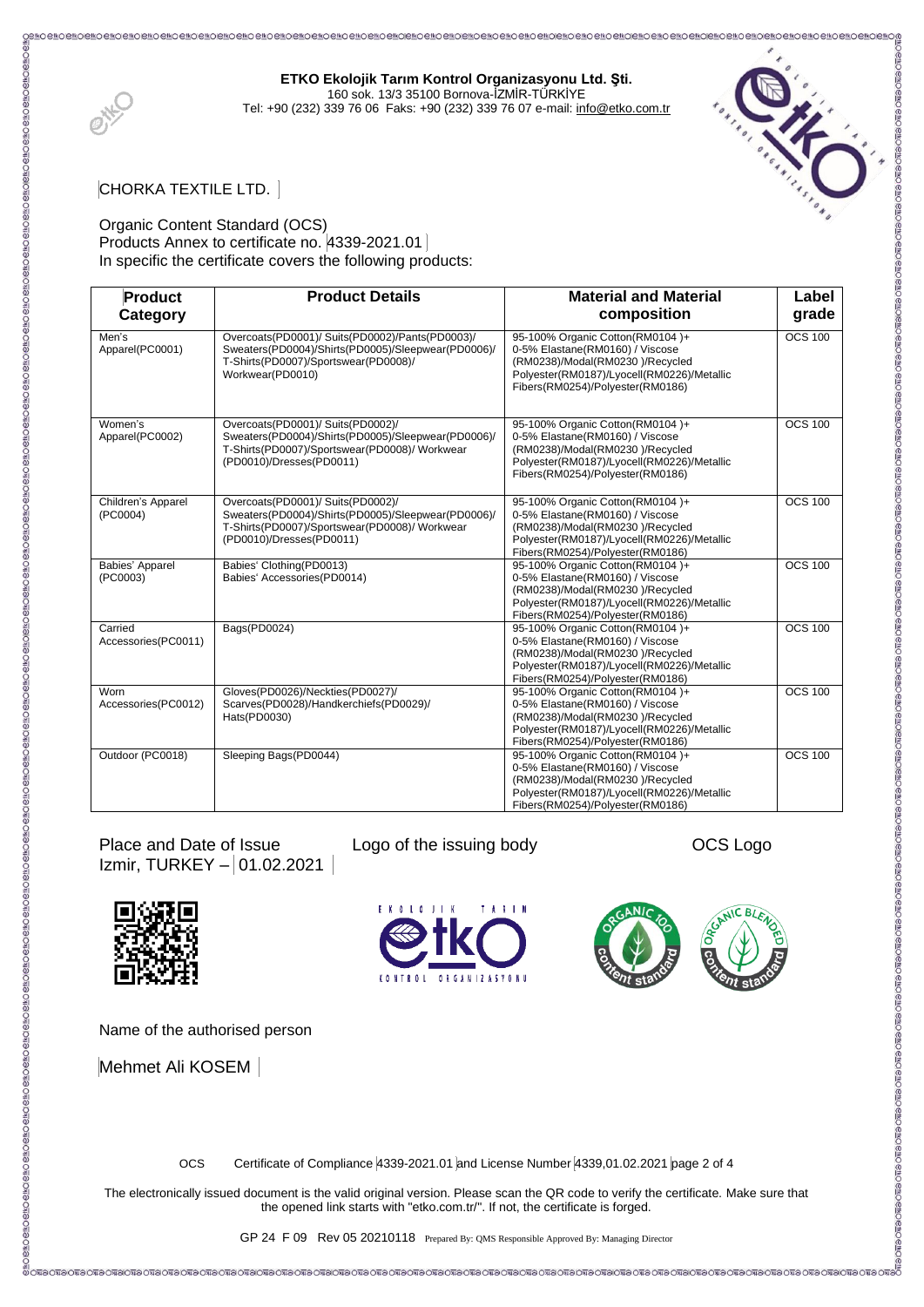#### **ETKO Ekolojik Tarım Kontrol Organizasyonu Ltd. Şti.**

160 sok. 13/3 35100 Bornova-İZMİR-TÜRKİYE Tel: +90 (232) 339 76 06 Faks: +90 (232) 339 76 07 e-mail[: info@etko.com.tr](mailto:info@etko.org)





#### CHORKA TEXTILE LTD.

Organic Content Standard (OCS) Products Annex to certificate no. 4339-2021 .01 In specific the certificate covers the following products:

| <b>Product</b>                 | <b>Product Details</b>                                                                                                                                                      | <b>Material and Material composition</b>                                                                                                                                                                                             | Label grade        |
|--------------------------------|-----------------------------------------------------------------------------------------------------------------------------------------------------------------------------|--------------------------------------------------------------------------------------------------------------------------------------------------------------------------------------------------------------------------------------|--------------------|
| Category                       |                                                                                                                                                                             |                                                                                                                                                                                                                                      |                    |
|                                |                                                                                                                                                                             |                                                                                                                                                                                                                                      |                    |
| Men's Apparel(PC0001)          | Overcoats(PD0001)/<br>Suits(PD0002)/Pants(PD0003)/<br>Sweaters(PD0004)/Shirts(PD0005)/Sleep<br>wear(PD0006)/<br>T-Shirts(PD0007)/Sportswear(PD0008)/<br>Workwear(PD0010)    | 5-94% Organic cotton(RM0104)+<br>6-95% Conventional Cotton<br>(RM0103)/Polyester(RM0186)/ Recycled<br>Polyester(RM0187)/<br>Modal(RM0230)/ Viscose(RM0238)/ Metallic Fibers<br>(RM0254)/ Lyocell (RM0226)+<br>0-10% Elastane(RM0160) | <b>OCS Blended</b> |
| Women's<br>Apparel(PC0002)     | Overcoats(PD0001)/ Suits(PD0002)/<br>Sweaters(PD0004)/Shirts(PD0005)/Sleep<br>wear(PD0006)/<br>T-Shirts(PD0007)/Sportswear(PD0008)/<br>Workwear<br>(PD0010)/Dresses(PD0011) | 5-94% Organic cotton(RM0104)+<br>6-95% Conventional Cotton<br>(RM0103)/Polyester(RM0186)/ Recycled<br>Polyester(RM0187)/<br>Modal(RM0230)/ Viscose(RM0238)/Metallic Fibers<br>(RM0254)/ Lyocell (RM0226)+<br>0-10% Elastane(RM0160)  | <b>OCS Blended</b> |
| Children's Apparel<br>(PC0004) | Overcoats(PD0001)/ Suits(PD0002)/<br>Sweaters(PD0004)/Shirts(PD0005)/Sleep<br>wear(PD0006)/<br>T-Shirts(PD0007)/Sportswear(PD0008)/<br>Workwear<br>(PD0010)/Dresses(PD0011) | 5-94% Organic cotton(RM0104)+<br>6-95% Conventional Cotton<br>(RM0103)/Polyester(RM0186)/ Recycled<br>Polyester(RM0187)/<br>Modal(RM0230)/ Viscose(RM0238)/Metallic Fibers<br>(RM0254)/ Lyocell (RM0226)+<br>0-10% Elastane(RM0160)  | <b>OCS Blended</b> |
| Babies' Apparel<br>(PC0003)    | Babies' Clothing(PD0013)<br>Babies' Accessories(PD0014)                                                                                                                     | 5-94% Organic cotton(RM0104)+<br>6-95% Conventional Cotton<br>(RM0103)/Polyester(RM0186)/ Recycled<br>Polyester(RM0187)/<br>Modal(RM0230)/ Viscose(RM0238)/Metallic Fibers<br>(RM0254)/ Lyocell (RM0226)+<br>0-10% Elastane(RM0160)  | <b>OCS Blended</b> |
| Carried<br>Accessories(PC0011) | Bags(PD0024)                                                                                                                                                                | 5-94% Organic cotton(RM0104)+<br>6-95% Conventional Cotton<br>(RM0103)/Polyester(RM0186)/ Recycled<br>Polyester(RM0187)/<br>Modal(RM0230)/ Viscose(RM0238)/Metallic Fibers<br>(RM0254)/ Lyocell (RM0226)+<br>0-10% Elastane(RM0160)  | <b>OCS Blended</b> |
| Worn<br>Accessories(PC0012)    | Gloves(PD0026)/Neckties(PD0027)/<br>Scarves(PD0028)/Handkerchiefs(PD0029<br>$\mathcal{V}$<br>Hats(PD0030)                                                                   | 5-94% Organic cotton(RM0104)+<br>6-95% Conventional Cotton<br>(RM0103)/Polyester(RM0186)/ Recycled<br>Polyester(RM0187)/<br>Modal(RM0230)/ Viscose(RM0238)/Metallic Fibers<br>(RM0254)/ Lyocell (RM0226)+<br>0-10% Elastane(RM0160)  | <b>OCS Blended</b> |
| Outdoor (PC0018)               | Sleeping Bags(PD0044)                                                                                                                                                       | 5-94% Organic cotton(RM0104)+<br>6-95% Conventional Cotton<br>(RM0103)/Polyester(RM0186)/ Recycled<br>Polyester(RM0187)/<br>Modal(RM0230)/ Viscose(RM0238)/Metallic Fibers<br>(RM0254)/ Lyocell (RM0226)+<br>0-10% Elastane(RM0160)  | <b>OCS Blended</b> |

Place and Date of Issue Logo of the issuing body CCS Logo Izmir, TURKEY – 01.02.2021



Name of the authorised person

Mehmet Ali KOSEM





OCS Certificate of Compliance 4339-2021 and License Number 4339,01.02.2021 page 3 of 4

The electronically issued document is the valid original version. Please scan the QR code to verify the certificate. Make sure that the opened link starts with "etko.com.tr/". If not, the certificate is forged.

GP 24 F 09 Rev 05 20210118 Prepared By: QMS Responsible Approved By: Managing Director